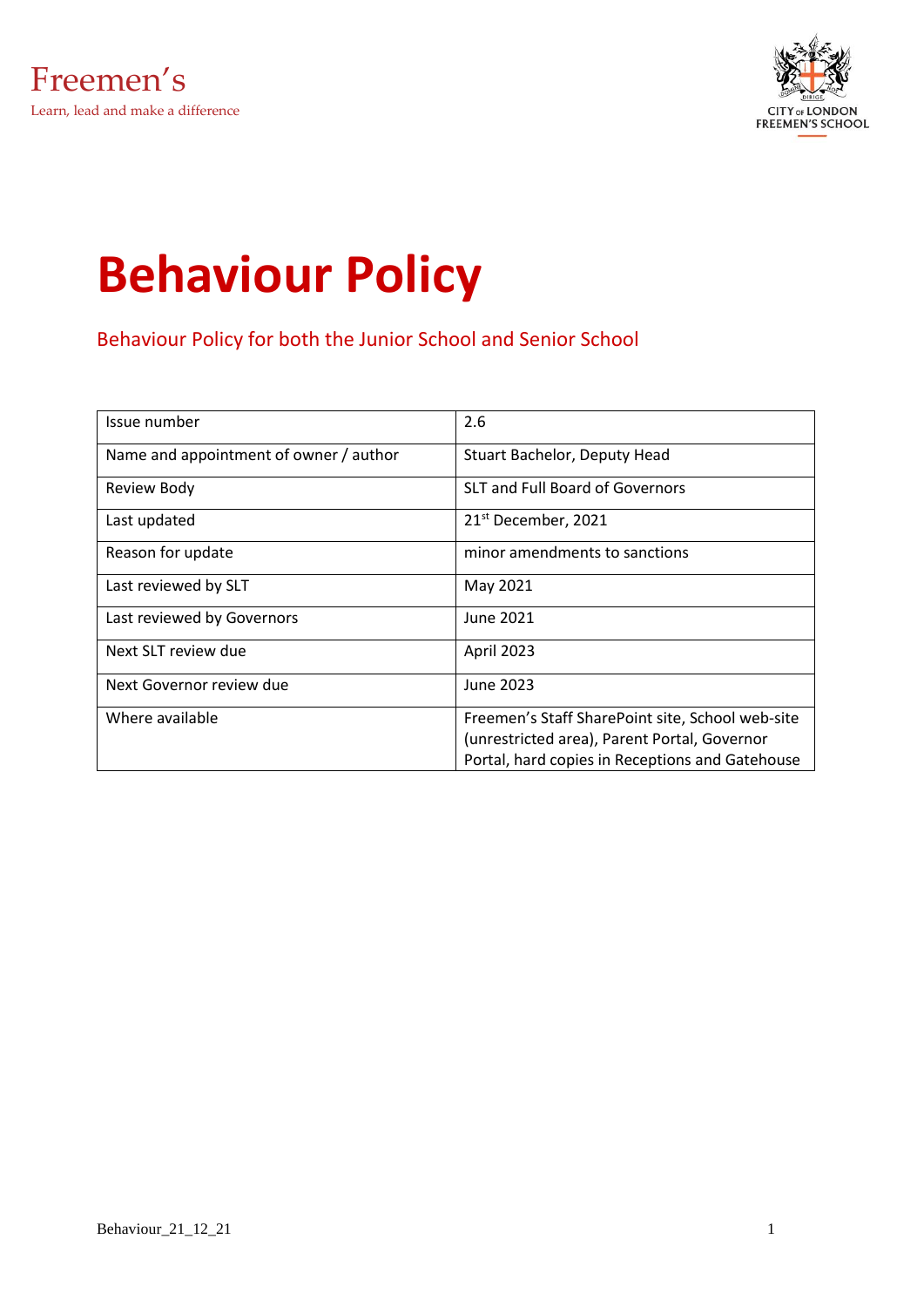



# **Introduction**

We want children at Freemen's to learn, to lead and to make a difference.

We will do this by:

- nurturing a community of learners adults and children who are ambitious about what they might achieve in and out of the classroom;
- providing relevant opportunities for pupils to expand their horizons intellectually and socially; athletically and creatively; emotionally and spiritually;
- establishing an environment at Freemen's where everyone involved in the community is respected, trusted and supported;
- encouraging responsibility and capability; honesty and reliability; pride and passion;
- promoting determination and innovation; flexibility and adaptability; kindness and consideration;
- fostering in our pupils the confidence, curiosity, independence and wisdom to succeed in the next stages of their lives.

To support these aims, Freemen's believes in identifying strengths within the young people in its care and in celebrating pupil achievements. It is important for young people to feel publicly acknowledged for the good things that they do.

#### **Aims**

The School attaches importance to courtesy, integrity, good manners, good discipline and respect for the needs of others. The aim of this policy is to promote good behaviour and respect, prevent bullying, to ensure that pupils complete assigned work and to develop and sustain good conduct of pupils.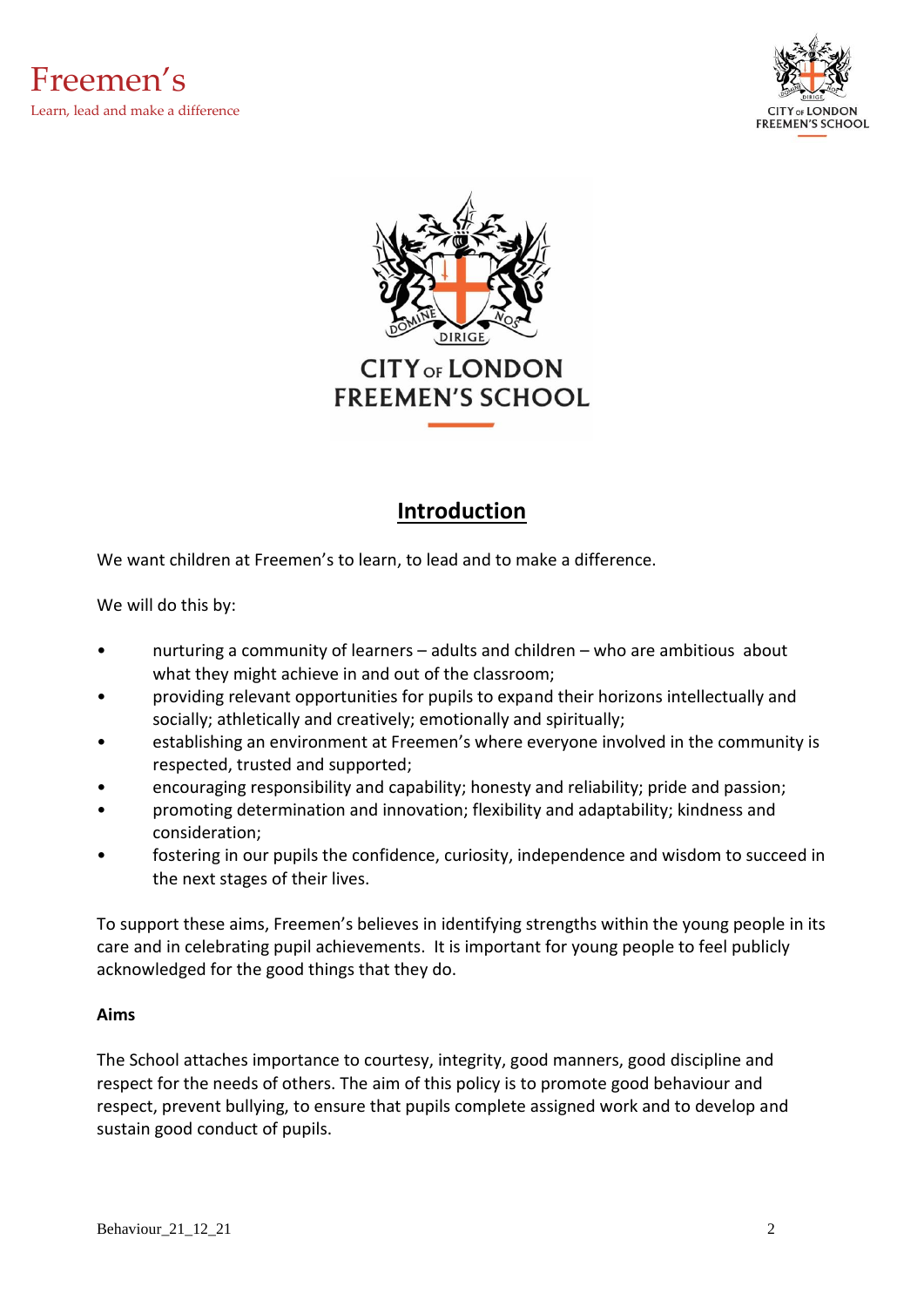

The best way to ensure the highest standards in both behaviour and work is to create a positive ethos where self-confidence and self-esteem of pupils is promoted by regular praise, congratulation and affirmation. A school culture which is dominated by a mutual respect between all members of the community will lead to the fulfilment of the pupils' potential both academically and socially.

Pastoral care at Freemen's is rooted in the individual relationships between staff and students. Students are valued for their unique contribution to the community. Ensuring good behaviour is the responsibility of all staff, students and parents. Disciplinary action, where necessary, combines understanding of the individual with the community's belief in justice.

The School will promote good citizenship through the pastoral systems and via PSHE curriculum.

This policy and the associated School Rules are applied fairly and consistently, without regard to race, gender or seniority, are consistent from person to person and from occasion to occasion as far as possible so that each case is reviewed on its merits. In addition, and in relation to our duties under the Equality Act 2010, reasonable adjustments are made for pupils with special educational needs or disabilities (such as not awarding a sanction for repeated fidgeting to a pupil with Attention Deficit Hyperactivity Disorder). The School is also aware that bad behaviour can be a sign that a pupil is suffering or has suffered abuse or neglect.

This Policy should be read in conjunction with the following documents:

*Alcohol Consumption by Pupils Policy Attendance Policy Boarding Policy Code of Conduct and School Rules Colours Policy Complaints Policy Drugs Policy Equality, Diversity and Inclusion Policy Exclusions Policy IT Acceptable Use Policy (pupils) Physical Restraint Policy Safeguarding Policy Searches and Confiscation Policy*

#### **Expectations**

The School rules are set out in the *Code of Conduct and School Rules* booklet and a copy of this is given to all parents and pupils at the time a place in the School is offered. The Headmaster is entitled to exercise a wide discretion in relation to the School's policies, rules and regime.

This Behaviour Policy applies to all pupils when they are on School premises, or in the care of the School, or wearing School uniform, or otherwise representing or associated with the School,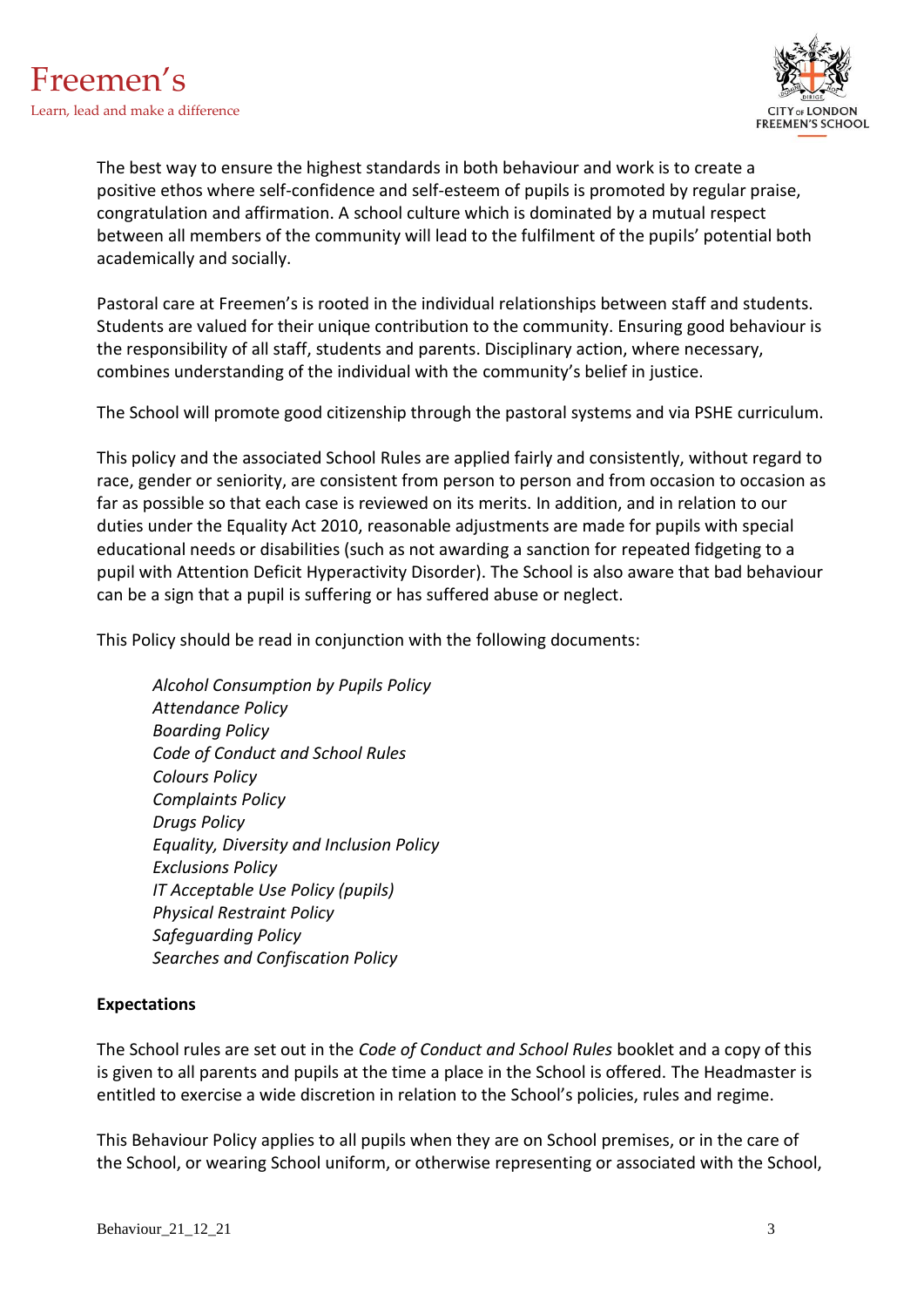

and also when boarders are in the company of day pupils at, or away from School premises, or outside School hours.

Pupils are expected to attend School regularly, arrive for lessons and activities punctually, in an orderly fashion and with all the necessary equipment.

Pupils are expected to respect the physical environment of the School by leaving classrooms and communal areas tidy and by not maliciously damaging buildings and equipment.

Pupils are expected to treat all other members of the School Community (i.e. fellow pupils, academic staff, support staff and visitors) with respect. The term "respect" covers good manners, honesty, a readiness to accept blame where necessary and respect for other people's possessions. It also means thinking about the language that we use and how it will be perceived by those around us. In particular, language that belittles or offends someone on account of his/her gender, race, religion, disability, sexuality or gender identity must be avoided.

Pupils are expected to wear their uniform with pride and in accordance with the dress of the day.

Pupils are expected to give due time and diligence to the completion of work in class and homework. Deadlines should be adhered to. Academic staff will keep records of late or poor work so that an overall picture of a pupil's performance can be obtained and suitable help or sanctions applied.

Pupils are encouraged to take responsibility e.g. through being Form Representative, a Prefect, a peer mentor, captain of a sports team or by being in charge of House events.

Pupils are encouraged to take full advantage of the wide range of co-curricular activities.

Consideration for those less fortunate is encouraged through the School's charitable fundraising efforts.

Allegations of wrongdoing or inappropriate behaviour made by pupils against members of staff are always taken seriously and investigated thoroughly in line with the process detailed in our Safeguarding Policy. The lead Government safeguarding document, *Keeping Children Safe in Education*, recognises the concept of a malicious allegation, defining it as where "there has been a deliberate act to deceive". Such instances can, also in line with *Keeping Children Safe in Education*, be dealt with as a disciplinary matter and would, in the absence of exceptional extenuating circumstances, attract a serious sanction.

We expect students to treat the digital domain of Freemen's as we do the physical and to behave with all due care, consideration and respect for both other users and equipment. Pupils must abide in full by the School's *IT Acceptable Use Policy* for pupils, which is made available to pupils.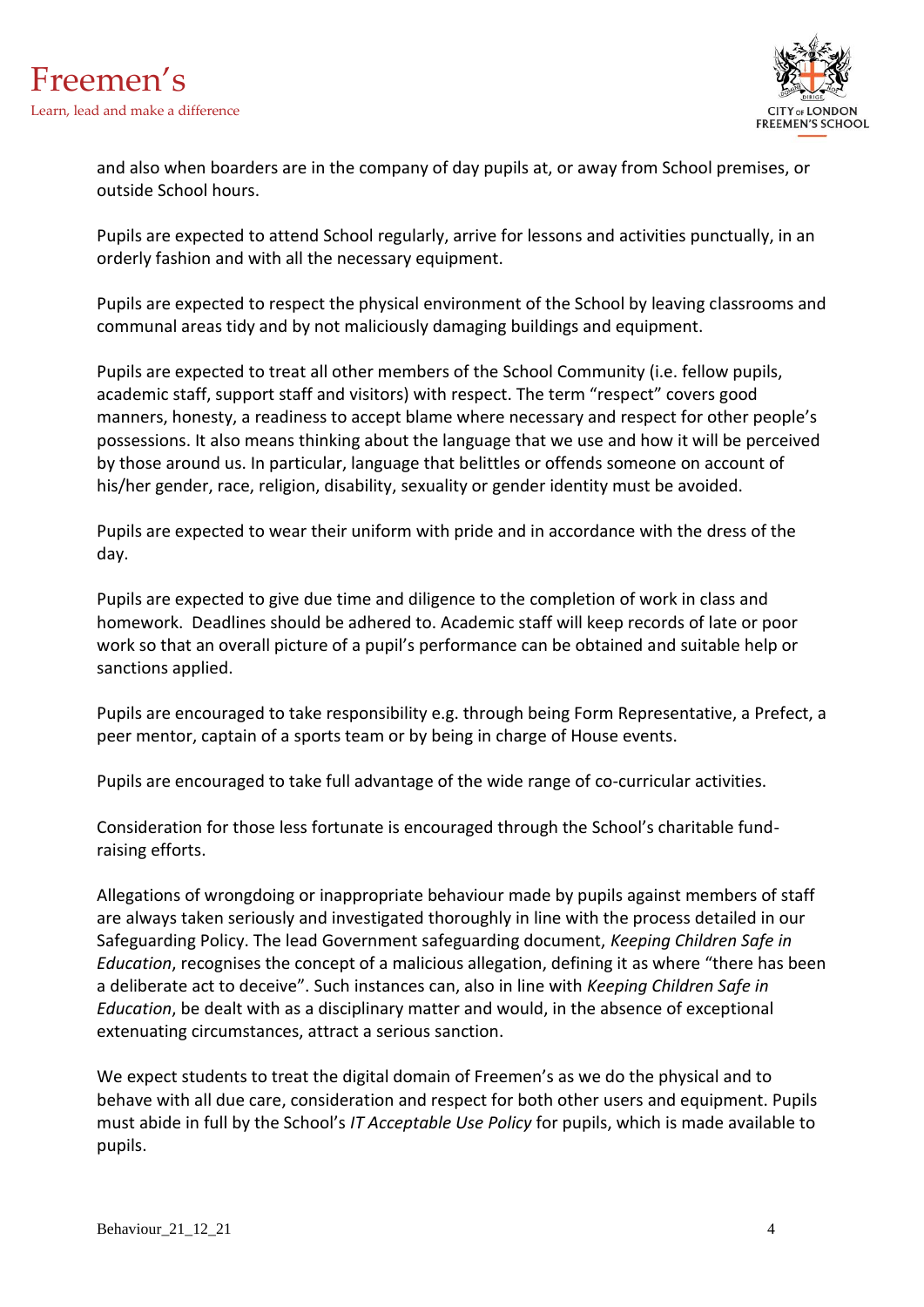

#### **Expectations around COVID and social distancing**

The School has a duty to implement Government measures designed to limit the spread of COVID-19, and we are fully supportive of those measures. The School expects pupils to abide by rules put in place around social distancing and hand / respiratory hygiene, and these will be explained to them patiently and clearly. Teachers will enforce those rules with patience and good humour initially, recognising that young people can easily forget to keep their distance from one another or to wash their hands when required. However, any deliberate flouting of rules designed to protect everyone in the school community will be met with a verbal reprimand or Behaviour Warning. Although it is unlikely to occur, for more egregious anti-social behaviour, or where minor sanctions fail in their purpose, more serious sanctions may be issued as necessary.

#### **Prefects**

Prefects are authorised by the Headmaster to challenge behaviour by pupils that is in breach of the Code of Conduct and School Rules, or which is in any way contrary to the ethos of the School. They should report any such incidents to the pupil's Head of Year, who will issue sanctions accordingly.

Pupils are expected to comply with any reasonable request by a Prefect to behave or to desist from behaving in a certain way. If a pupil feels that a Prefect has behaved inappropriately or unfairly in the execution of his/her duties, he/she should speak to his/her Head of Year so that the matter can be investigated further if necessary.

## **Rewards**

Freemen's has always been a school where the achievements of the individual have made a significant impact on the whole community and the whole community has valued the individual. High academic standards, sporting prowess, musical, artistic and dramatic accomplishments and not least civilised behaviour have been of direct benefit to all and the greatest reward for the individual is the recognition of such achievements within and by the community.

The success of the School in a wide range of academic, sporting and cultural pursuits is owing to the collective input of a whole year group, to teamwork and to a determination not to let others down. Reward comes from outside the School in the shape of trophies won, certificates awarded and recognition in public performances and in such schemes as the Duke of Edinburgh Award Scheme.

Rewards can be given to pupils for good academic work or for good behaviour, kindness to others and initiative in and outside the classroom. These descriptors are not designed to cover all the possibilities that pupils may gain reward but it is designed to give an overview of the possible situations in which a pupil may receive a reward.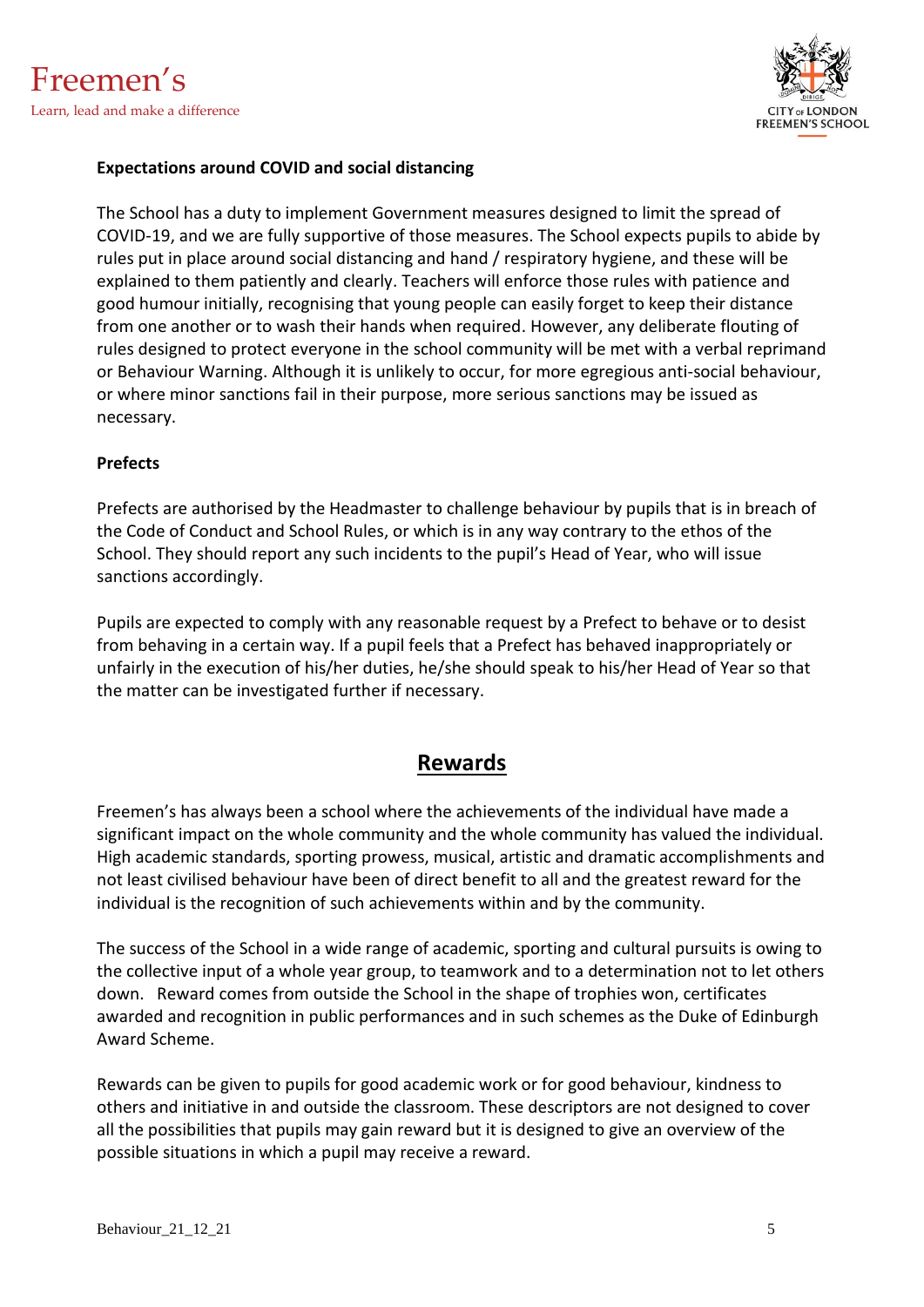

Pupils are eligible for Junior or Senior Colours in the following areas of school life: Art; Design and Technology; Drama; Music; Sports (rather than individual sports). Information about Colours can be found in a separate policy, which can be found in the parental handbook in our website's parent portal.

## **Junior School**

#### **Merits**

Merits should be awarded for encouragement and reward. Any piece of work or exemplary behaviour, acts of kindness and initiative may be awarded up to five merits. Any member of staff may award merits that will be recorded in homework diaries and exercise books.

Totals for each pupil should be recorded on Schoolbase regularly. Pupils are awarded badges and certificates on a sliding scale.

Merits should be added to House point totals.

#### **Distinctions**

If a pupil produces a piece of work that is notable, or above his/her usual level of effort, or demonstrates particularly good manners or behaviour, a Distinction should be awarded. Any member of staff may award a Distinction. Teachers record Distinctions on Schoolbase and they are collected and celebrated. Distinctions equate to three Merits and are added to the termly totals for badges, certificates and house points.

#### **House points**

House points are awarded for academic, sporting and cultural events held during the school year. Any member of staff may award them where appropriate to the event. A running total is kept by Heads of Houses. Winning houses are announced at the end of events and in assemblies. The Kemp House shield is awarded to the winning House at the end of the School year.

#### **Senior School**

#### **Merits**

Merits may be awarded by any member of staff for: good work at all ability levels; good achievement in co-curricular activities; helping the School community; demonstrating initiative and/or leadership; any behaviour that conspicuously promotes the values of the School. Although staff are encouraged to give them open-handedly, in order to maintain their value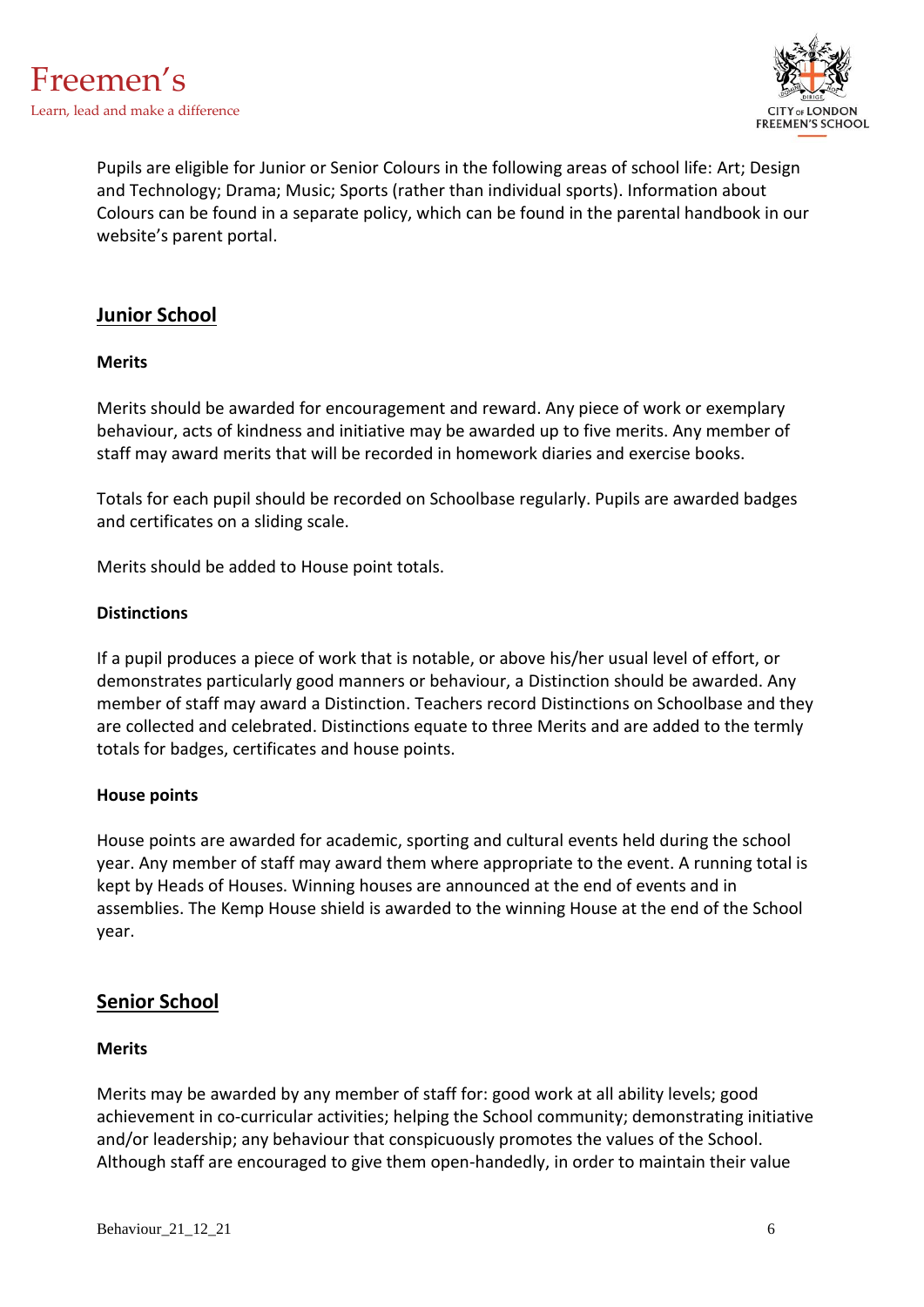

Merits should not be given out for trivial reasons or repeatedly to the same pupils for the same thing. Merits are recorded by the awarding member of staff on Schoolbase and totals for each pupil are monitored by Form Tutors and mentioned in reports. Merits count towards House Points.

#### **Merit certificates / postcards**

a. Upper School. Pupils earn certificates for accumulating Merits over the academic year: 25 for Bronze (signed and sent home by Head of Year); 50 for Silver (Head of Section); 75 for Gold (Deputy Head); 100 for Platinum (Headmaster), plus £20 Book Token. Pupils who achieve Gold and Platinum Certificates are invited to refreshments at Break in the Headmaster's Office with the Headmaster and Deputy Heads. A pupil's Form Tutor, Head of Year and Head of Section are e-mailed when he/she receives a Merit certificate.

b. Sixth Form. Students earn postcards for accumulating Merits over the academic year: 15 for Bronze (signed and sent home by Head of Year); 30 for Silver (Head of Sixth Form); 50 for Gold (Deputy Head); 75 for Platinum (Headmaster), plus £30 Book Token. A pupil's Form Tutor, Head of Year and Head of Section are e-mailed when he/she receives a Merit postcard.

#### **Distinctions**

Distinctions are given for work or achievement of **truly exceptional quality** - often a lengthy project or presentation – and, although they should not be awarded lightly, staff are encouraged to recognise excellence when major pieces of work have been produced to a high standard. Distinctions can also be awarded for exceptional supererogatory behaviour, as well as for genuinely outstanding performance in a co-curricular activity. Distinctions count toward House Points and, as such, are of equal weight to 5 Merits.

#### **Distinctions certificates**

Distinction certificates are signed and sent home by Head of Year. They are also rewarded with an Early Lunch Pass for a day with a plus-one for a friend (for Upper School only) or a snack from the tuck van up to the value of £1. A pupil's Form Tutor, Head of Year and Head of Section are emailed when he/she receives a Distinction.

#### **House points**

House points are awarded for academic, sporting and cultural events held during the school year. A running total is kept by Heads of Houses. Winning Houses are announced at the end of events and in assemblies. The Cock House Shield is awarded to the winning House at the end of the School year.

24 points towards the Cock House Shield are competed for annually on the basis of House Points won for Merits and Distinctions. The 24 points are divided between the three Houses in proportion to the House Points achieved by members of each.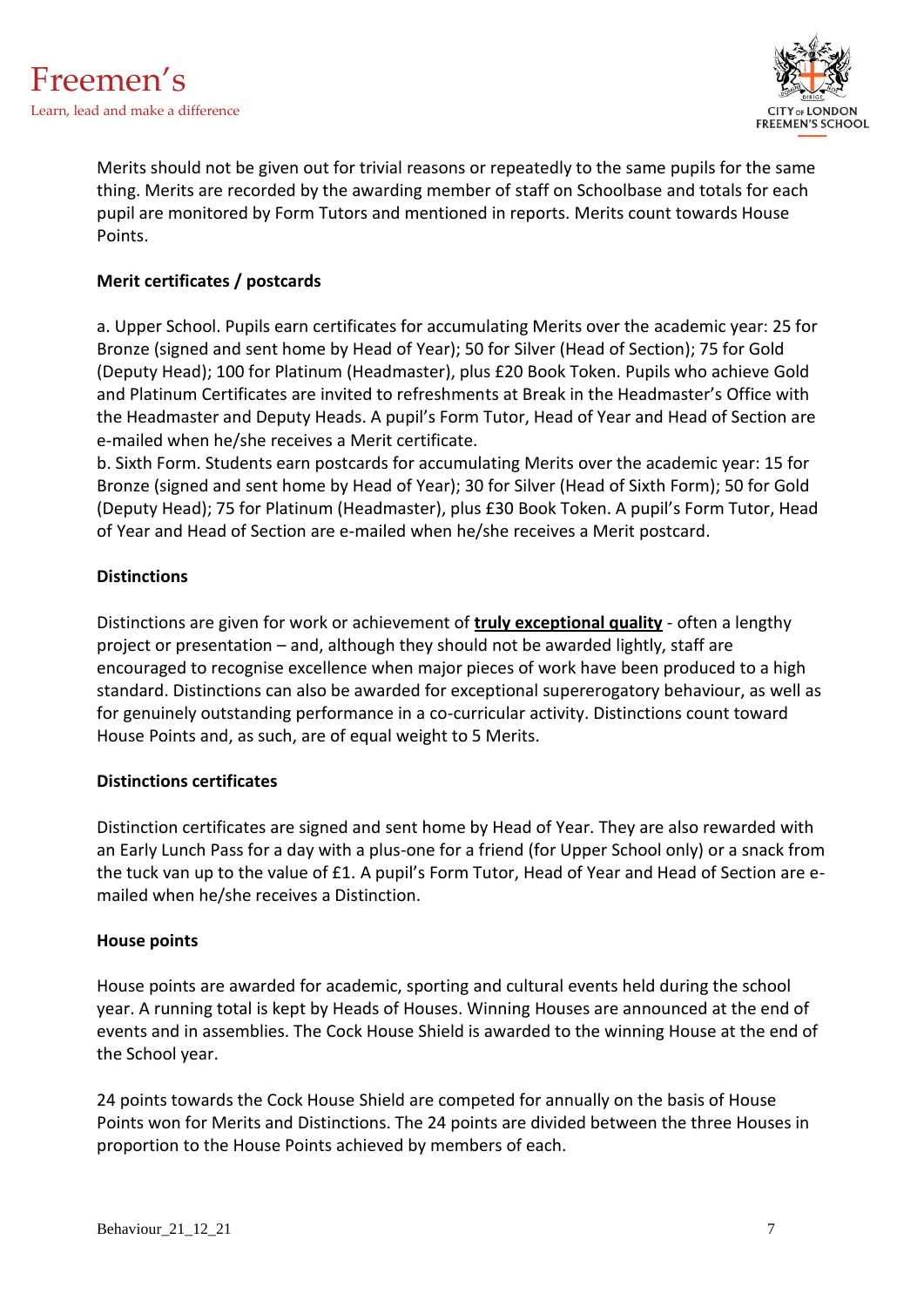

# **Sanctions**

It is essential that colleagues are consistent in the awarding of sanctions; however, this is by no means to say that there is no room for discretion and professional judgement in awarding them. There is a time and a place for clemency, such as when a pupil has particularly challenging pastoral problems; each case must be judged on its merits.

It is anticipated that minor offences can be dealt with quickly and concisely with a verbal reprimand. Whenever possible, a pupil should be reminded of the consequences of his/her actions.

In general teachers should take responsibility for the behaviour of children in their care rather than turning to a Form Tutor or Head of Year. They therefore impose their own sanctions in the first instance: asking a child to catch up work missed through absence, talking to a pupil about poor attitude, giving a pupil time to reflect etc. In Form One and Lower Two, for example, a pupil is asked to complete a 'thinking time' sheet after discussion with the Head of Year about the misdemeanour. The sheet is then sent home to parents to read and sign.

However, should a pupil fail to heed advice and continue to misbehave, or for more serious misdemeanours, he or she may receive a more formal sanction. These are rarely used for younger pupils.

The use of corporal punishment is forbidden. Physical force is never used as a sanction, and it is only ever used on pupils to prevent them from hurting themselves or others, from damaging property or from causing disorder. Further details can be found in our *Physical Restraint Policy*, which is in the parent handbook accessed through the parent portal on our website.

# **Sanctions at KS2 (Form 1–L3)**

#### **Specific year group sanctions/procedures:**

| Stage/Year group | F <sub>1</sub>          | L <sub>2</sub>         | U <sub>2</sub>         | L3                     |
|------------------|-------------------------|------------------------|------------------------|------------------------|
| Stage 1          | Traffic light system    |                        |                        |                        |
| Classroom        | (see below)             |                        |                        |                        |
| management       |                         |                        |                        |                        |
| Stage 2          | May involve: verbal     | May involve: verbal    | May involve: verbal    | May involve: verbal    |
| One-to-one       | telling off, missing a  | telling off, name on   | telling off, name on   | telling off, name on   |
|                  | break time or           | board, missing a break | board, missing a break | board, missing a break |
|                  | completing a thinking   | time, completing a     | time or letter of      | time or letter of      |
|                  | time sheet or letter of | thinking time sheet or | apology                | apology                |
|                  | apology                 | letter of apology      |                        |                        |
| Stage 3          | Discuss issue (i.e.     | Discuss issue (i.e.    | Discuss issue (i.e.    | Discuss issue (i.e.    |
|                  | what happened, why,     | what happened, why,    | what happened, why,    | what happened, why,    |
|                  | how else could pupil    | how else could pupil   | how else could pupil   | how else could pupil   |
|                  | have responded?).       | have responded?).      | have responded?).      | have responded?).      |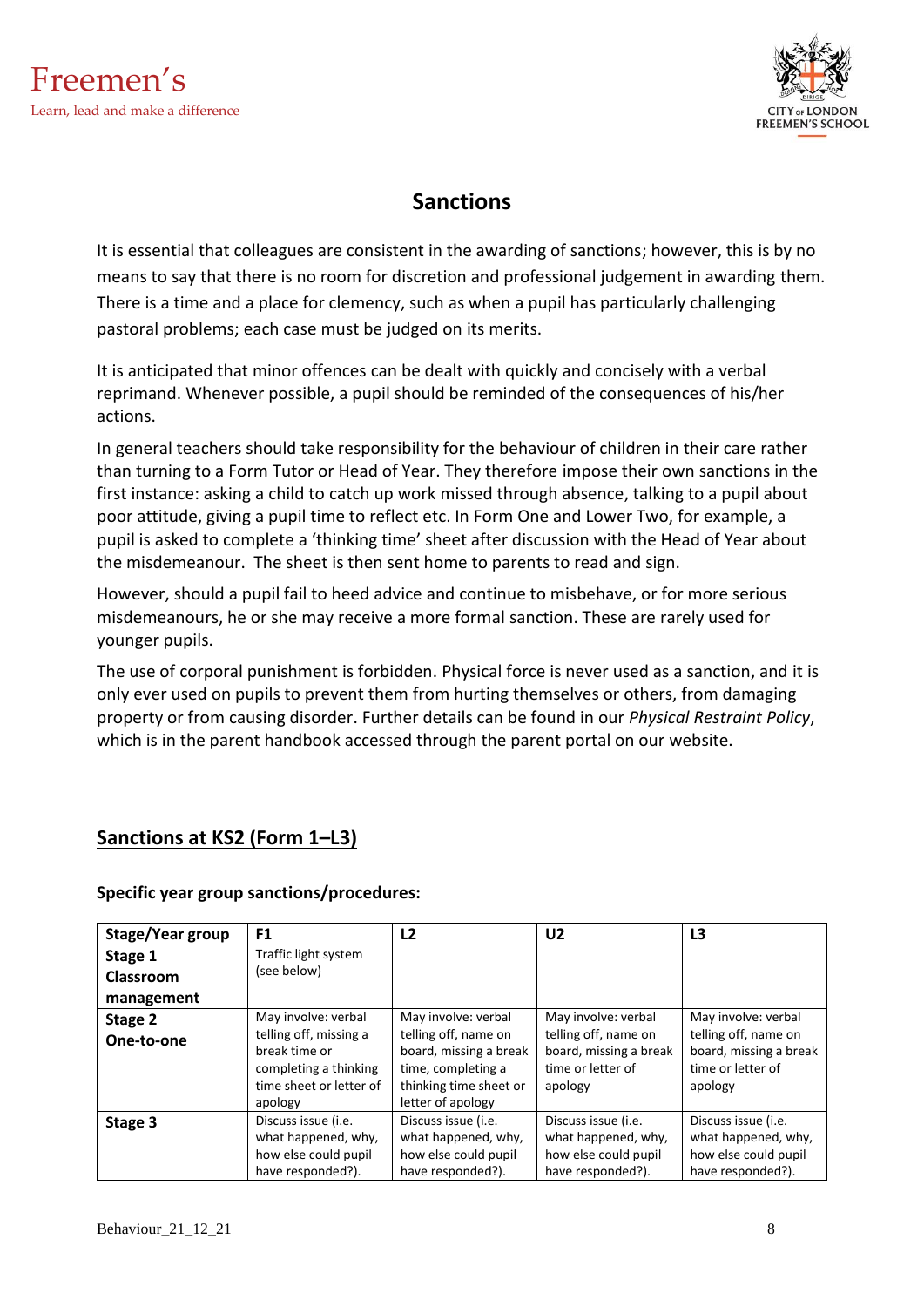



| Form teacher (if<br>sent by subject<br>teacher)<br>or HOY (if sent by<br>form teacher) | Decide on appropriate<br>sanction (e.g. from<br>one-to-one section<br>above) and consider<br>contacting parents                                                    | Decide on appropriate<br>sanction (e.g. from<br>one-to-one section<br>above or detention)<br>and consider<br>contacting parents                                    | Decide on appropriate<br>sanction (e.g. from<br>one-to-one section<br>above or detention)<br>and consider<br>contacting parents                                    | Decide on appropriate<br>sanction (e.g. from<br>one-to-one section<br>above or detention)<br>and consider<br>contacting parents                                    |
|----------------------------------------------------------------------------------------|--------------------------------------------------------------------------------------------------------------------------------------------------------------------|--------------------------------------------------------------------------------------------------------------------------------------------------------------------|--------------------------------------------------------------------------------------------------------------------------------------------------------------------|--------------------------------------------------------------------------------------------------------------------------------------------------------------------|
| Stage 4<br>AHJS/HJS                                                                    | Discuss sequence of<br>events leading to this<br>point and decide on<br>appropriate formal<br>sanction (e.g.<br>lunchtime DT, after<br>school DT or<br>suspension) | Discuss sequence of<br>events leading to this<br>point and decide on<br>appropriate formal<br>sanction (e.g.<br>lunchtime DT, after<br>school DT or<br>suspension) | Discuss sequence of<br>events leading to this<br>point and decide on<br>appropriate formal<br>sanction (e.g.<br>lunchtime DT, after<br>school DT or<br>suspension) | Discuss sequence of<br>events leading to this<br>point and decide on<br>appropriate formal<br>sanction (e.g.<br>lunchtime DT, after<br>school DT or<br>suspension) |

**Parents may be contacted** at any point in above proceedings – depending on nature of incident and at discretion of teacher.

#### **F1 Traffic Lights:**

**If we are given a third warning, we will be put on red for the rest of the day. We will also need to complete a Thinking Time sheet which will be sent home to review with our parents.** 

**If we are given a second warning, we will be put on amber for the rest of the day.** 

We all start on green. We might be given 1 warning.

#### **Sanctions in U3-U6**

The following sliding scale of sanctions is designed to ensure that: there is not an over-reaction to less serious misbehaviour and that pupils have the opportunity to amend their conduct without the matter going further; repeated behaviour of this kind nonetheless attracts a higher sanction; both repeated misbehaviour and single serious misdemeanours are accompanied by an opportunity for concerted teacher intervention so that the root of the problem can be tackled; misdemeanours can be categorised, enabling pastoral leaders to spot patterns and act accordingly.

All pupils have a grace period of a couple of days at the beginning of the school year while they adjust to / re-acquaint themselves with the pattern of school life. During this time minor infringements of the Code of Conduct and School Rules are not sanctioned. Beyond that, clemency is informally extended to new pupils for a while longer.

#### **Warnings ('Day Books') and Head of Year Detentions**

A Warning (often referred to as a 'day book') can be given for minor infractions of the Code of Conduct and Schools Rules such as: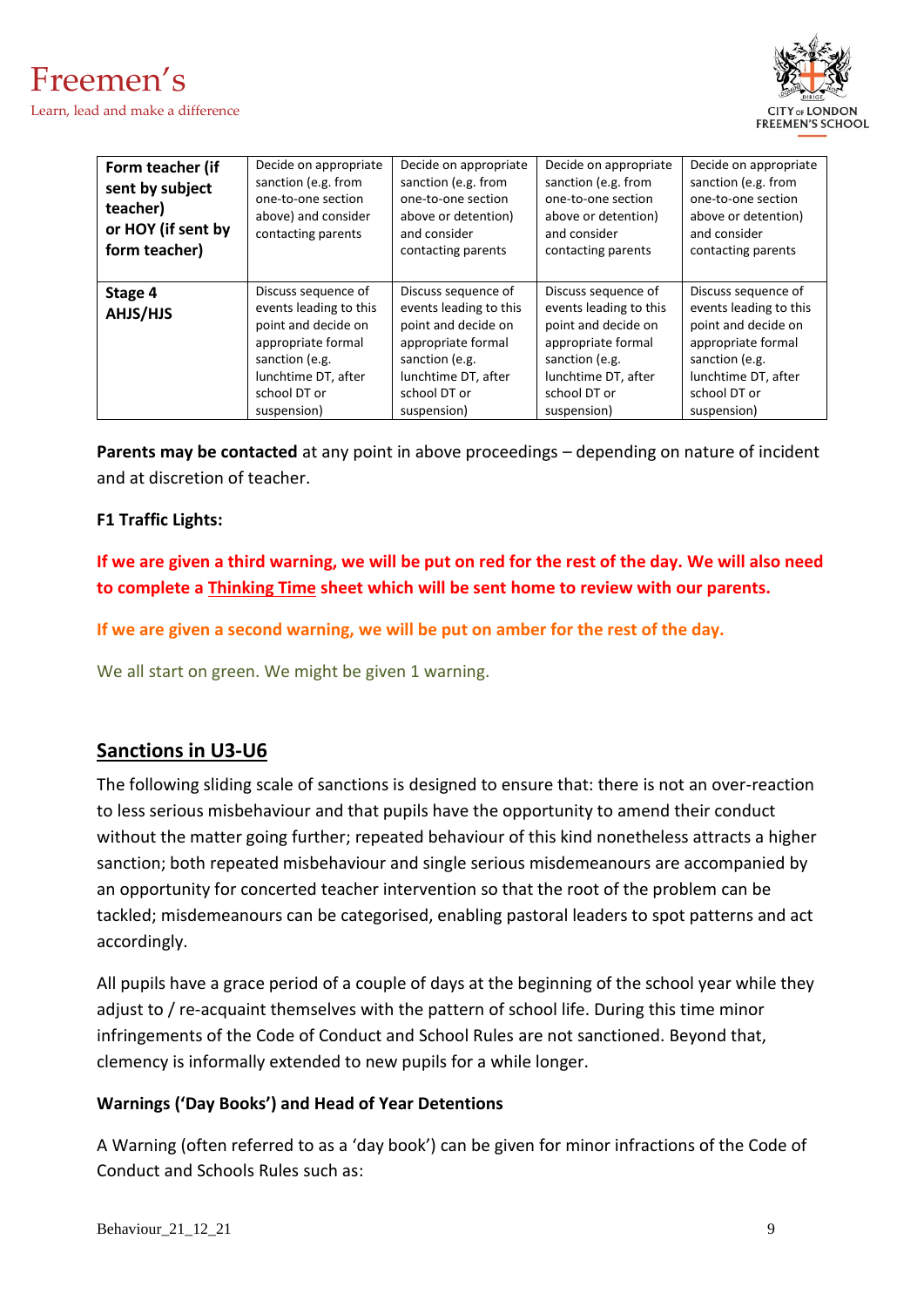

- horseplay, swearing, chewing gum, inconsiderate or disruptive behaviour, minor breach of mobile 'phone rules, casual dishonesty, not using proper changing facilities, failure to sign in/out, or venial off-task use of iPads in lessons
- major breaches of the School's rules on uniform or for minor breaches following an earlier informal warning
- late work / no work / work showing an unacceptably low level of effort
- not bringing essential equipment to the lesson, including Games kit
- being late without good excuse, usually to Registration or periods 3 or 5

In **U3 to U5**, 6 Warnings in a rolling 8-week period excluding holidays triggers a Head of Year Detention. These are one-hour Detentions run weekly by the Head of Year on a day of his/her choosing 4.05-5.05 p.m..

In the **Sixth Form**, 5 Sixth Form Warnings in a rolling 8-week period excluding school holidays triggers a Head of Year Detention.

In respect of accumulation of Warnings, totals are set to zero at the start of a new academic year.

While preserving scope for professional judgement and discretion, colleagues are consistent in awarding Warnings for arriving after the bell without good excuse and late/non-submission of work.

A pupil should always be told of a teacher's decision to award a Warning.

Warnings can be deleted before 1700 every day if entered in error without them irretractably counting towards a Detention.

A straight Head of Year Detention can be awarded for less venial misdemeanours such as bringing alcohol on site, smoking-related incidents, insolence, unkind behaviour, obscenity, plagiarism, cheating in tests, deliberate damage to school property, 'play' fighting, failure to delete youth-produced sexual imagery when received, intentionally missing Registration or a lesson, direct disobedience, sharing network log-ins, withdrawal from a school fixture without due notice or serious off-task use of iPad in lessons.

A teacher who has decided to issue a straight Head of Year Detention e-mails the pupil's Head of Year, who issues it on his/her behalf and then schedules the Detention.

A pupil's Form Tutor, Head of Year and Head of Section are e-mailed when he/she attracts a Head of Year Detention.

During these Detentions, the Head of Year speaks to one pupil at a time to uncover the underlying reasons why the pupil is there and to agree an action plan. It may be appropriate for pupils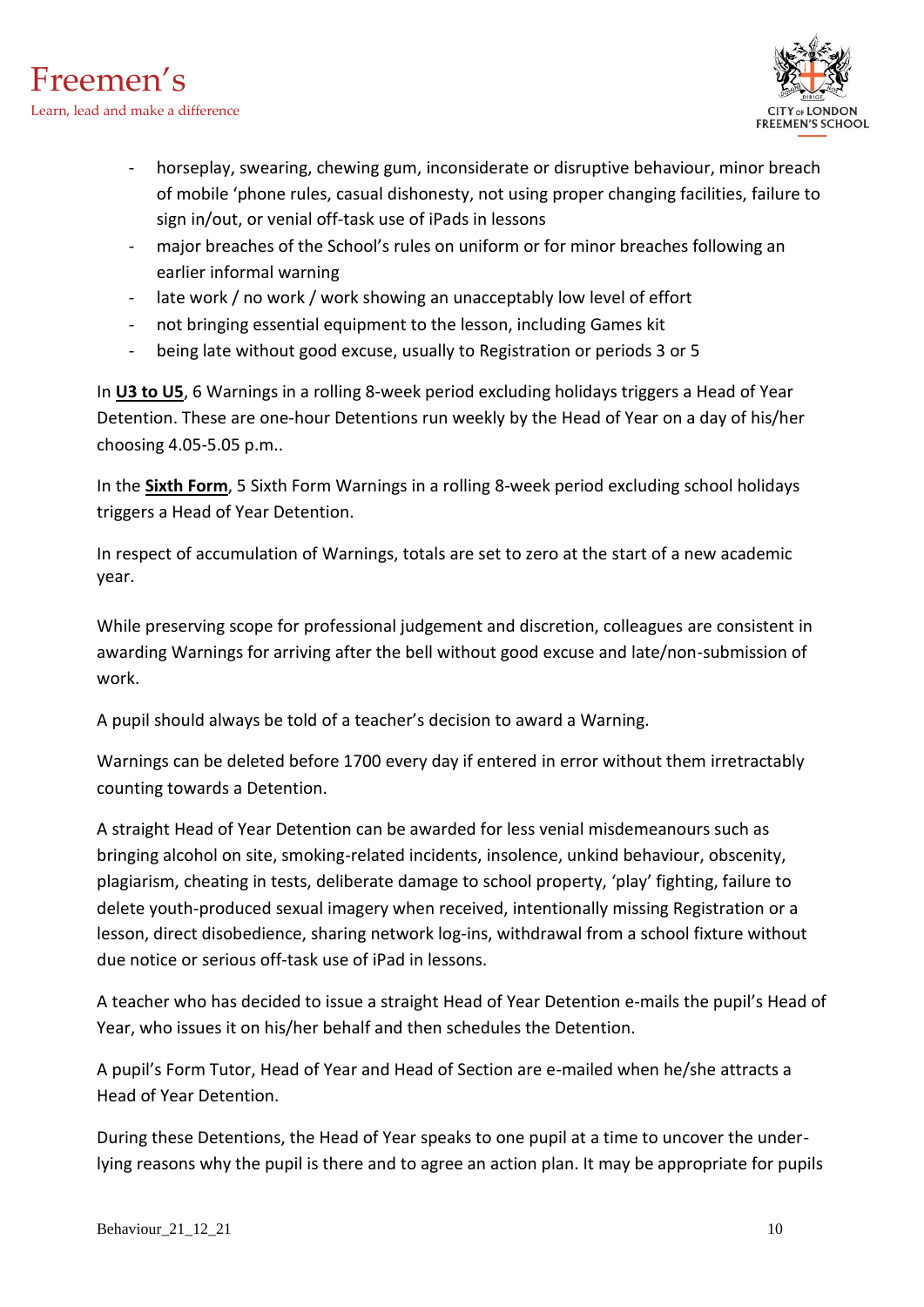

to spend some of the time writing a reflective piece to examine their own behaviour or to engage in "community work" of some kind. In any case, there is always a clear restorative element to the Detention. Subject teachers play their part in these Detentions by responding to requests for extension work. These Detentions are not, however, opportunities to obtain missing work from a pupil. Missing work should be handed in before the Detention is sat, and responsibility for checking this lies with the relevant subject teacher.

Given the proximity of public examinations, U5 and U6 pupils in Detention after mock exams can use the time to catch up missed work or to revise.

Failure to attend a Head of Year Detention without a very good reason means that it is escalated to a Head of Section Detention.

#### **Head of Section Detentions**

Any 3 Head of Year Detentions in a rolling 12-week period excluding holidays triggers a Head of Section Detention, which is served 4.05-5.35 p.m. on Fridays in the place of the third Head of Year Detention. Head of Section Detentions follow the same format.

A straight Head of Section Detention can be awarded for more serious misdemeanours such as serious and deliberate damage to school property, theft, bullying, lying to a teacher investigating a serious incident, soliciting youth-produced sexual imagery, using a Virtual Private Network (VPN), seeking unauthorised access to the School's computer network, truancy, being under the influence of alcohol on the school premises or while representing the school, lowerlevel sexual harassment<sup>1</sup>.

A teacher who has decided to issue a straight Head of Section Detention e-mails the pupil's Head of Year, who issues it on his/her behalf and then schedules the Detention.

A pupil's Form Tutor, Head of Year and Head of Section are e-mailed when he/she attracts a Head of Section Detention.

Telephone contact is made by the Head of Section with parents following a Head of Section Detention triggered by an accumulation of sanctions, with an action plan and timeframe agreed.

Failure to attend a Head of Section Detention without a very good reason means that 30 minutes are added to the re-arranged Detention.

On the occasion of a second Head of Section Detention in an academic year, parents are called in for a meeting. A Headmaster's Detention or external suspension is usually the next step if such behaviour persists.

 $<sup>1</sup>$  as defined in Sexual violence and sexual harassment between children in schools and colleges</sup> [\(publishing.service.gov.uk\)](https://assets.publishing.service.gov.uk/government/uploads/system/uploads/attachment_data/file/1014224/Sexual_violence_and_sexual_harassment_between_children_in_schools_and_colleges.pdf)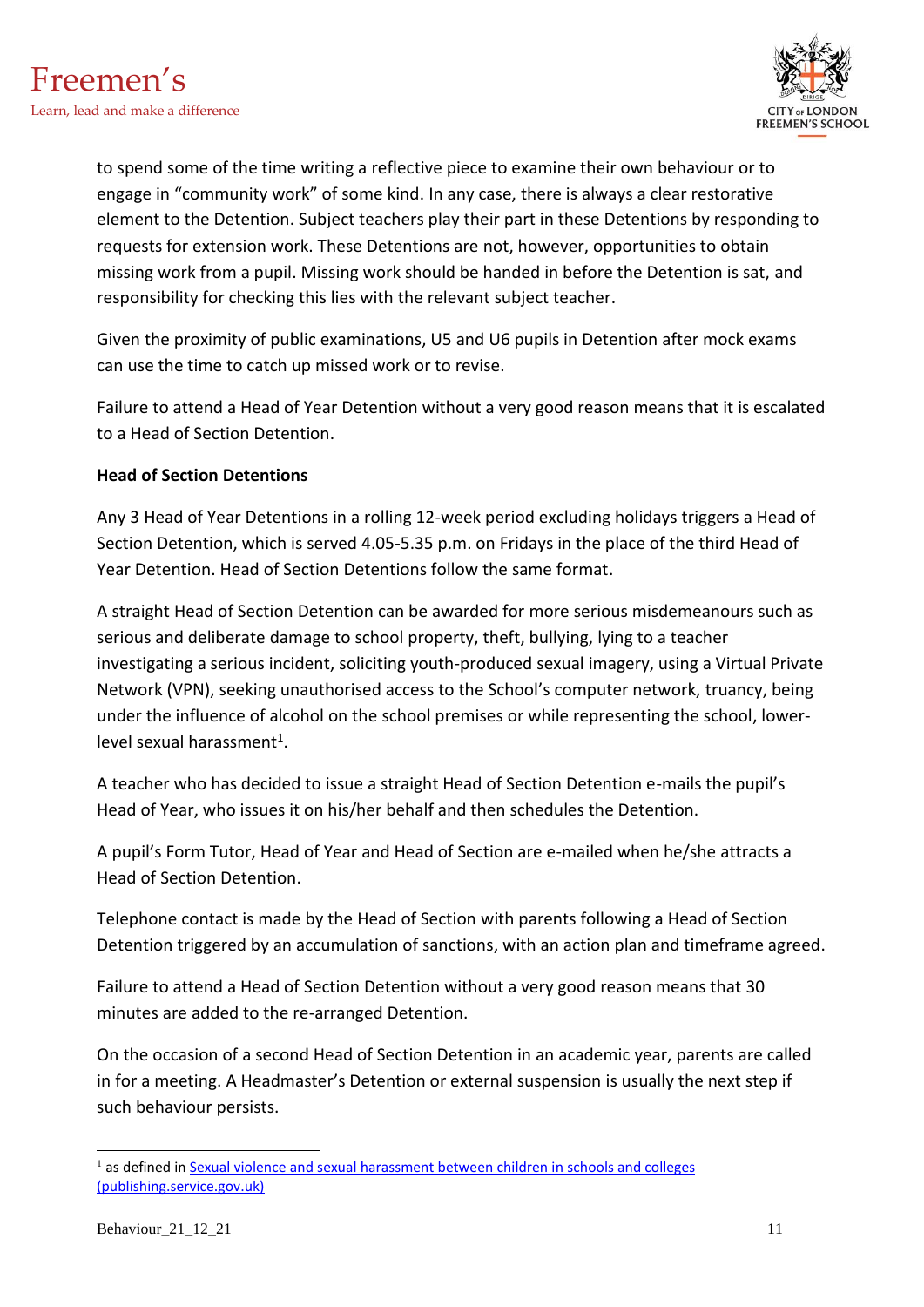

#### **Headmaster's Detention**

A 2-hour Headmaster's Detention on a Saturday morning is served in the place of the third Head of Section Detention in one academic year. This is calculated by the relevant Head of Section rather than automatically through Schoolbase. A Headmaster's Detention can also be awarded directly for a misdemeanour that is too serious to warrant a Head of Section Detention but does not meet the threshold for suspension. Refusing consent for a search proposed in line with the School's *Searches Policy* would fall into this category. Directly given Detentions may, at the discretion of the Headmaster, last anywhere between 2-4 hours depending on the gravity of the misdeed.

#### **Administration of Detentions**

It is important that the administration of Detentions is efficient and timely. Every pupil must be informed clearly of its date, time and location, as well as the reason why it has been awarded.

Although parental permission as such is not required to detain pupils, parents have a right to know when and why their child is being detained. We also need to know that they know before we detain their son/daughter. Parents are informed as soon as possible and no later than the day before the Detention is scheduled.

#### **Resolving clashes between Detentions and other activities**

Head of Year Detentions take precedence over school rehearsals, sports practices and voluntary academic clinics. If a pupil is committed to a compulsory academic clinic, school match, concert or performance, he/she may respectfully request that his/her Head of Year Detention be sat at a later date.

Head of Section Detentions take precedence over all school activities unless a replacement for the detainee for the school activity cannot be found.

If parents express the wish that their son/daughter not miss a non-school activity (e.g. tennis lessons or private tutoring) in order to attend a Detention, inconvenience caused to the pupil him/herself is not a mitigating factor. Yet, if the activity is paid for in advance by the parents and cannot be re-arranged, or if missing it would involve letting down a number of other people, an alternative date is set. The support of parents in trying as far as possible to honour the date of the Detention set by the School is greatly appreciated.

There may be circumstances in which it is not a clash but rather concerns for the safety of the pupil that lead to a parental request for the Detention to be re-arranged. For example, it may be that an U3 pupil cannot be picked up by a parent on a certain day in winter at 5 p.m., and that the parent isn't content for the pupil to travel home alone in the dark. In such circumstances,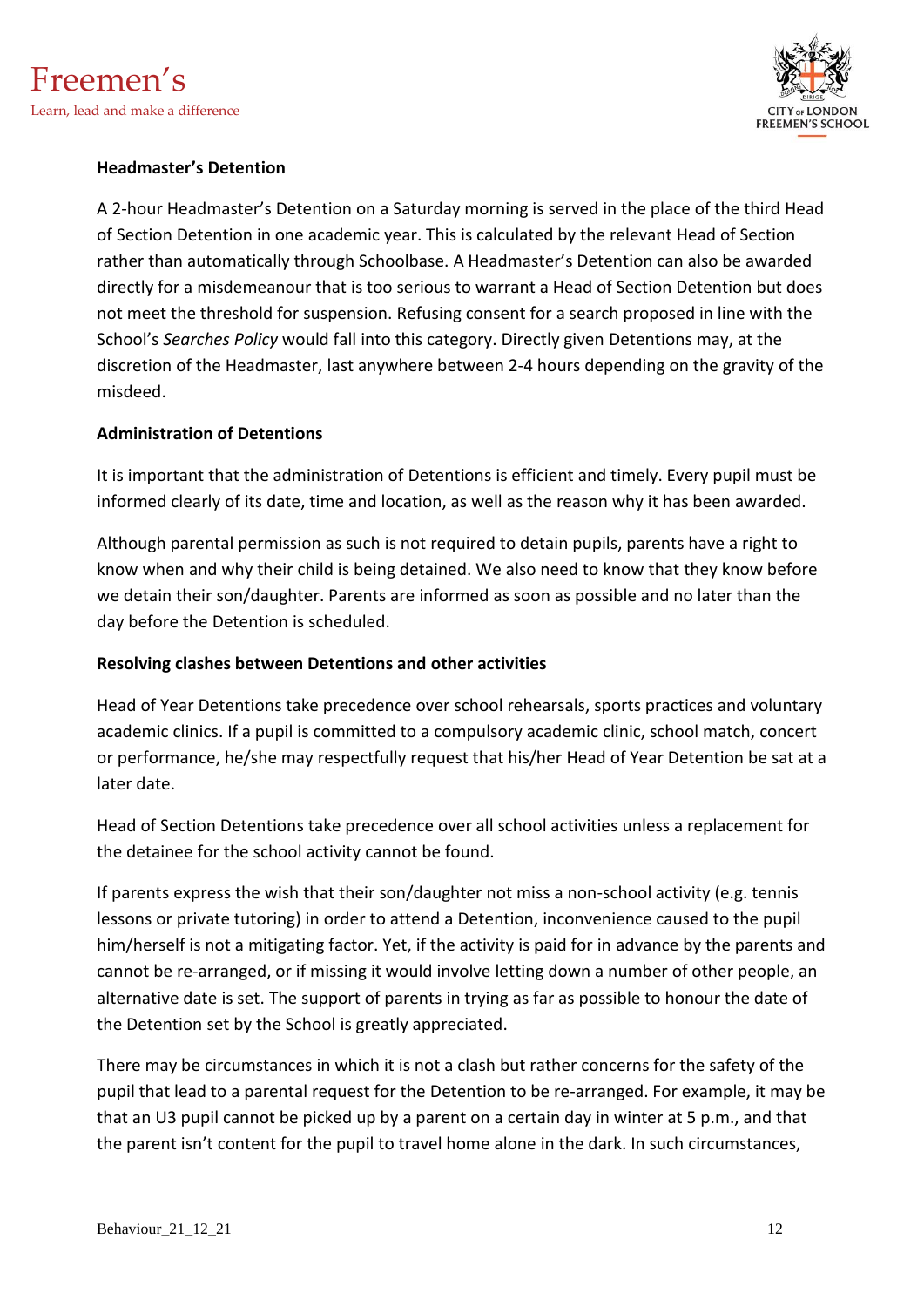

the Detention is re-arranged for another day after school. Detentions are only scheduled during lunch-times as a last resort and only after consultation with the Deputy Head.

## **Suspension** (all years)

In the case of a serious breach of discipline it may be necessary and appropriate to suspend a pupil- either internally or externally. Such breaches may include (but are not limited to):

- aggravated bullying (including cyber bullying);
- racism and other forms of serious discrimination;
- drugs;
- vandalism;
- violence;
- theft;
- arson:
- verbal abuse of a member of staff;
- sexual misconduct;
- $\bullet$  higher-level sexual harassment<sup>2</sup>;
- being under the influence of alcohol on the school premises or while representing the school such that the pupil requires adult assistance;
- tattoos visible when wearing School uniform or sports kit;
- distributing youth-produced sexual imagery without consent;
- aggravated soliciting of youth-produced sexual imagery;
- attempting to sabotage the School's computer network;
- selling or distribution of items listed as prohibited in the *Code of Conduct*;
- bad behaviour that has persisted despite the awarding of Head of Section Detentions.

Only the following members of the School's Senior Leadership Team have the authority to suspend pupils: the Headmaster; Deputy Head; Deputy Head (Academic); Heads of Section; Head of Boarding.

Serious breaches of discipline are properly investigated and written statements produced, the principal aim of which is to establish the facts of the matter. The investigator is typically a Head of Section or the Head of Boarding and usually reports to the Deputy Head; for unusually complex or wide-ranging investigations, a deputy investigator may be appointed to share the burden of interviewing. A pupil's Form Tutor or Head of Year will usually be present in any interview with a pupil both to act as a support for the child and to take a note of the meeting.

<sup>&</sup>lt;sup>2</sup> as defined in Sexual violence and sexual harassment between children in schools and colleges [\(publishing.service.gov.uk\)](https://assets.publishing.service.gov.uk/government/uploads/system/uploads/attachment_data/file/1014224/Sexual_violence_and_sexual_harassment_between_children_in_schools_and_colleges.pdf)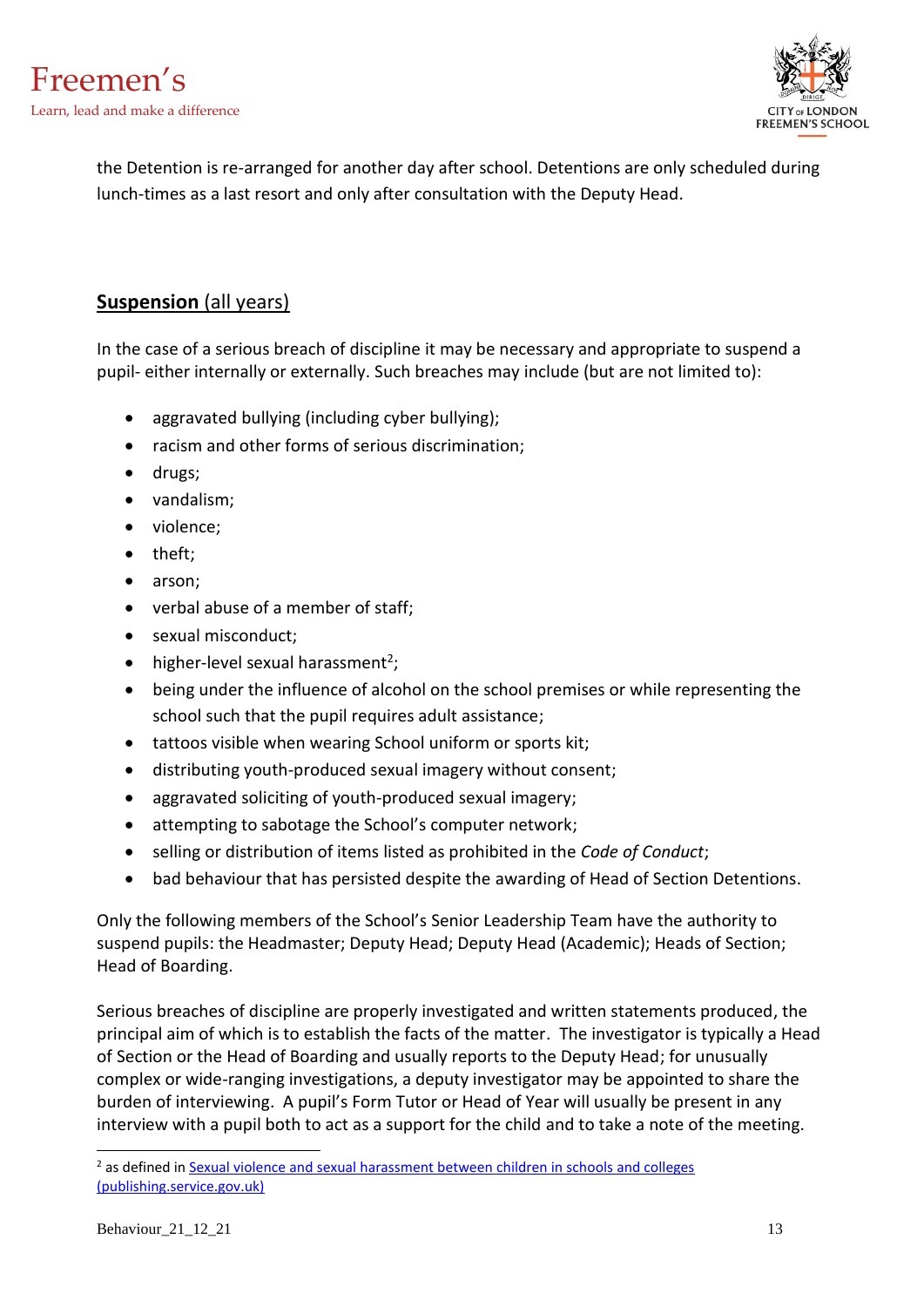

A pupil may have his/her accommodation or belongings searched if it is believed he/she is in possession of prohibited items as noted in the *Code of Conduct*, in accordance with the School's *Searches and Confiscation Policy*.

The member of SLT who receives the investigation then determines the most appropriate sanction. Any insight and/or remorse shown by a pupil in relation to his/her wrongdoing is taken into account, as is previous behaviour and the impact upon any victims. The Head is consulted before committing to a suspension.

Internal suspension means isolating him/her within school for a period of time. This sanction would be applied when a pupil has committed a significant offence that required some time for reflection and when an external suspension would be inappropriate or disproportionate.

External suspension means that a pupil is sent or released home (or alternatively, in the case of a boarder, to a guardian) for a limited period either as a disciplinary sanction or pending the outcome of an investigation. The purpose of such a suspension is for a pupil to reflect on his or her actions, supported by his or her parents.

The Head, the Deputy Heads, Heads of Section and Head of Boarding are empowered to suspend a pupil or pupils from School for up to eleven days for a serious breach of discipline. A pupil may be given a Final Warning as part of his or her suspension. This means that a repeat of any of the forms of behaviour noted in the Final Warning letter would most likely result in the pupil being asked to leave the School.

Parents are informed as soon as reasonably practicable after it becomes clear that a pupil will face formal disciplinary action. Within reason, a pupil should be accompanied and assisted by a parent, education guardian, or member of staff chosen by the pupil at the point at which the suspension is handed out. "Within reason" in this case should take into account practicalities, the seriousness of the matter, the age of the pupils, the attitude of the pupil (i.e. in denial, distressed, taciturn).

Except as required by law, the School and its staff shall not be required to divulge to parents or others any confidential information or the identities of pupils or others who have given information which has led to the complaint or which was acquired during an investigation.

A written notification of a suspension should include brief details of the incident(s) in question and should state why the pupil is being suspended, the length of suspension and the date of return to School. A copy of the letter should go to the Head and will be placed on the pupil's file. The member of SLT who has suspended the pupil must also enter the details of the suspension onto the Serious Breaches of Discipline form. These forms are inspected by the Head and Deputy Head on a termly basis.

Serious breaches of discipline will be recorded in the school file of the pupil. These sanctions will be reviewed by Headmaster periodically, *usually at the point of transition between sections*, and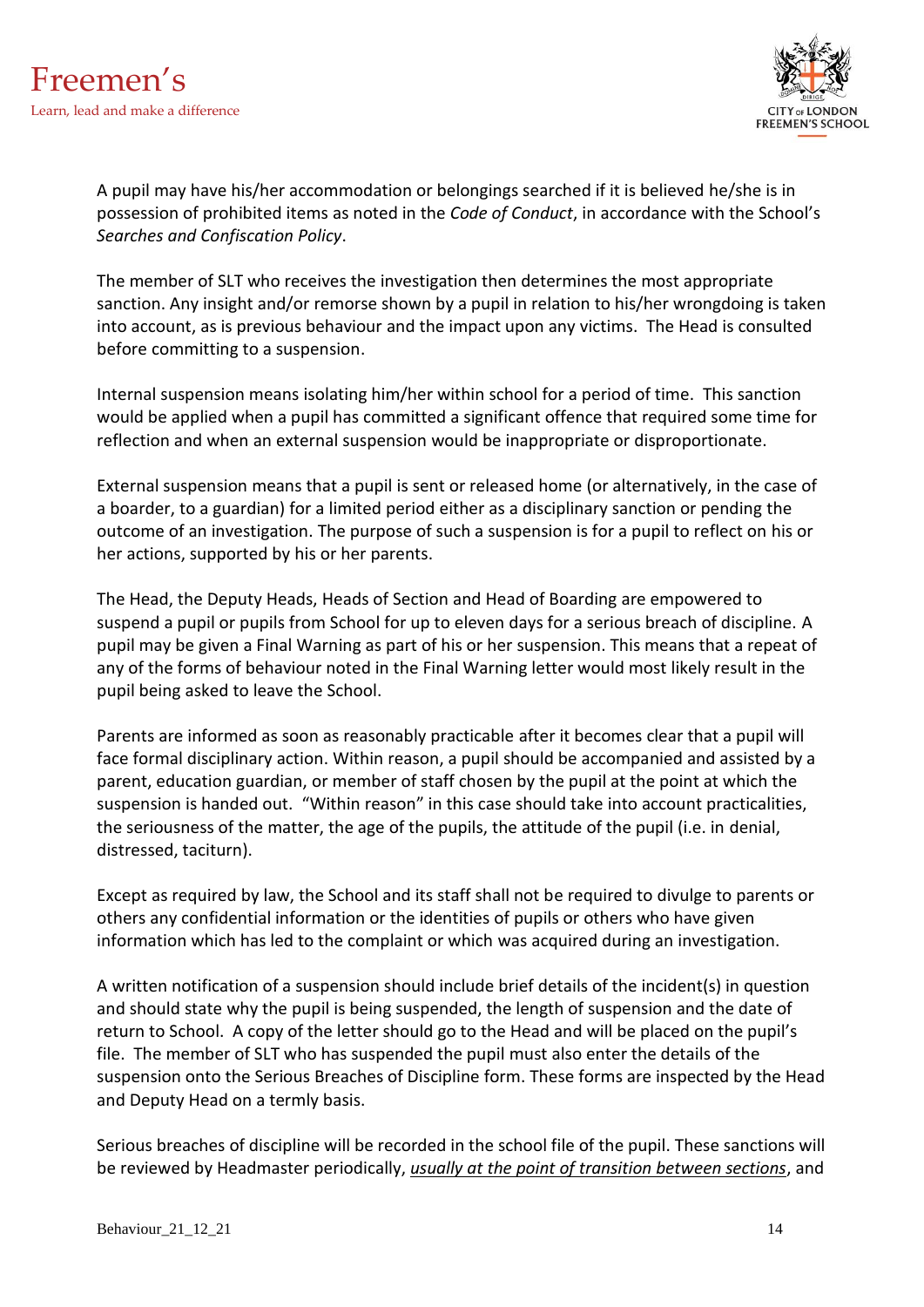

may be deemed to have expired but will still remain on file. In the event of a sanction being deemed to have expired pupil and parents will be informed. An expired sanction will not be referred to in internal or external references.

Staff should be notified of a suspension (pupil name and duration). The details of a disciplinary matter and its investigation should only be divulged to pupils and staff on a need-to-know basis. In a case where another Freemen's pupil has been the victim of a pupil who has been suspended for that misdemeanour, the victim and his/her family is informed **in confidence** of the sanction that has been awarded and why.

Once a pupil has completed a suspension and has returned to School, reasonable efforts should be made to rehabilitate the pupil concerned and help put the matter behind him/her. As part of this, the Headmaster sees all suspended pupils on their return to School.

There is no appeal as such against a suspension. However, if parents have an objection to any part of the process they should use the School's *Complaints Policy*.

A Permanent Exclusions Policy exists as a separate document.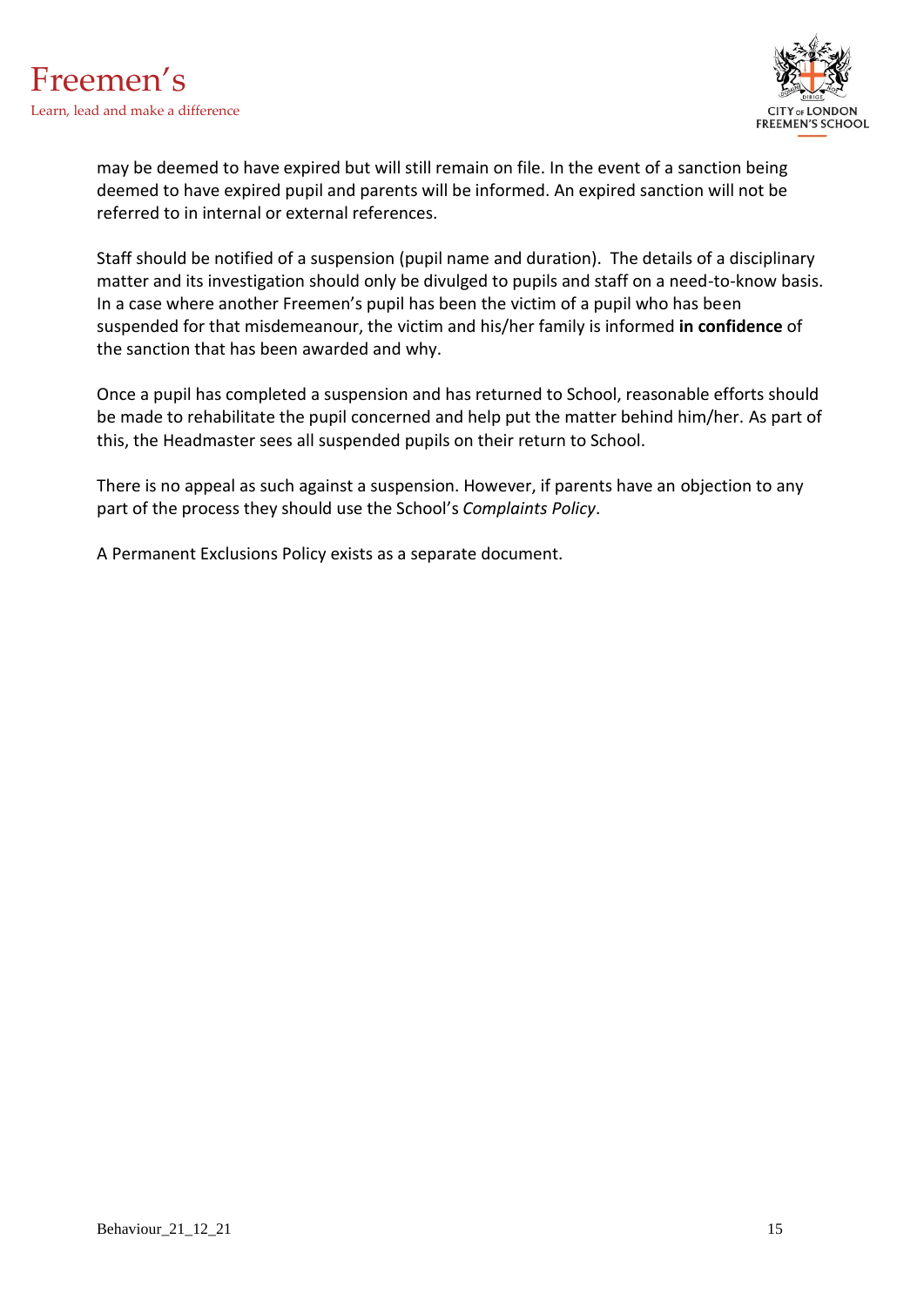



## **Intervention protocols**

As mentioned above, it is vital that any repeated poor behaviour and/or increasingly poor behaviour is met with a proportionate response by teachers. There is more to this approach than merely increasing the level of sanction, and the tables below outline how the School's response will be escalated in a way that successfully supports the child to amend his/her conduct.

|                       |                                                                                                                                                                                     | Step 1 - Academic intervention                                                                                                                                                                                                                                                                                                                              |                                                                                                                                                                                             |
|-----------------------|-------------------------------------------------------------------------------------------------------------------------------------------------------------------------------------|-------------------------------------------------------------------------------------------------------------------------------------------------------------------------------------------------------------------------------------------------------------------------------------------------------------------------------------------------------------|---------------------------------------------------------------------------------------------------------------------------------------------------------------------------------------------|
|                       |                                                                                                                                                                                     | Three stage process - Classroom Teacher Action in KS3 and above                                                                                                                                                                                                                                                                                             |                                                                                                                                                                                             |
|                       |                                                                                                                                                                                     | If behaviour is unsatisfactory and repeated in the classroom - unless it is of an extremely serious nature (straight to HoY detention) - the teacher should deal with this. The teacher should inform the Tutor,<br>Head of Department and Head of Year using Schoolbase at the appropriate stage identified below.                                         |                                                                                                                                                                                             |
|                       | Stage 1                                                                                                                                                                             | Stage 2                                                                                                                                                                                                                                                                                                                                                     | Stage 3                                                                                                                                                                                     |
| <b>Examples of</b>    | Talking/student not on task/low level disruption.<br><b>inappropriate behaviour</b> The student is not appropriately equipped<br>for the lesson/tutorial. Late to lesson/tutor time | Persistent or repeated behaviour of Step 1 in the same<br>lesson/tutorial.<br>Failure to produce adequate work of appropriate quality.                                                                                                                                                                                                                      | Repeat of Step 2 in another lesson/tutorial.<br>Rudeness or defiance.                                                                                                                       |
| <b>Process</b>        | Non-verbal signals/verbal instruction.<br>Issue student with equipment.                                                                                                             | Verbal instruction of what the child has done wrong, what needs to<br>change, and the potential follow up. Deal with the incident and<br>explain to the student at the time it takes place. You may wish to<br>relocate the student.                                                                                                                        | See stage 2                                                                                                                                                                                 |
| <b>Responsibility</b> | Class teacher/Tutor                                                                                                                                                                 | Class teacher/Tutor                                                                                                                                                                                                                                                                                                                                         | Class teacher/Tutor                                                                                                                                                                         |
| Follow up             | Verbal reinforcement of student expectations at<br>the time of the incident.                                                                                                        | Logged on Schoolbase as a warning. Discussion with the student<br>after the lesson, at break, lunchtime, or after school. Coach the<br>student and provide verbal reinforcement of student expectations<br>rather than punish. Completion of work is appropriate if the<br>incident is work related. A suitable department sanction is also<br>appropriate. | See stage 2 with the addition of a parent phone call<br>which is logged on school base.<br>HoD to work with class teacher on practical solutions to<br>help them solve the behaviour issue. |